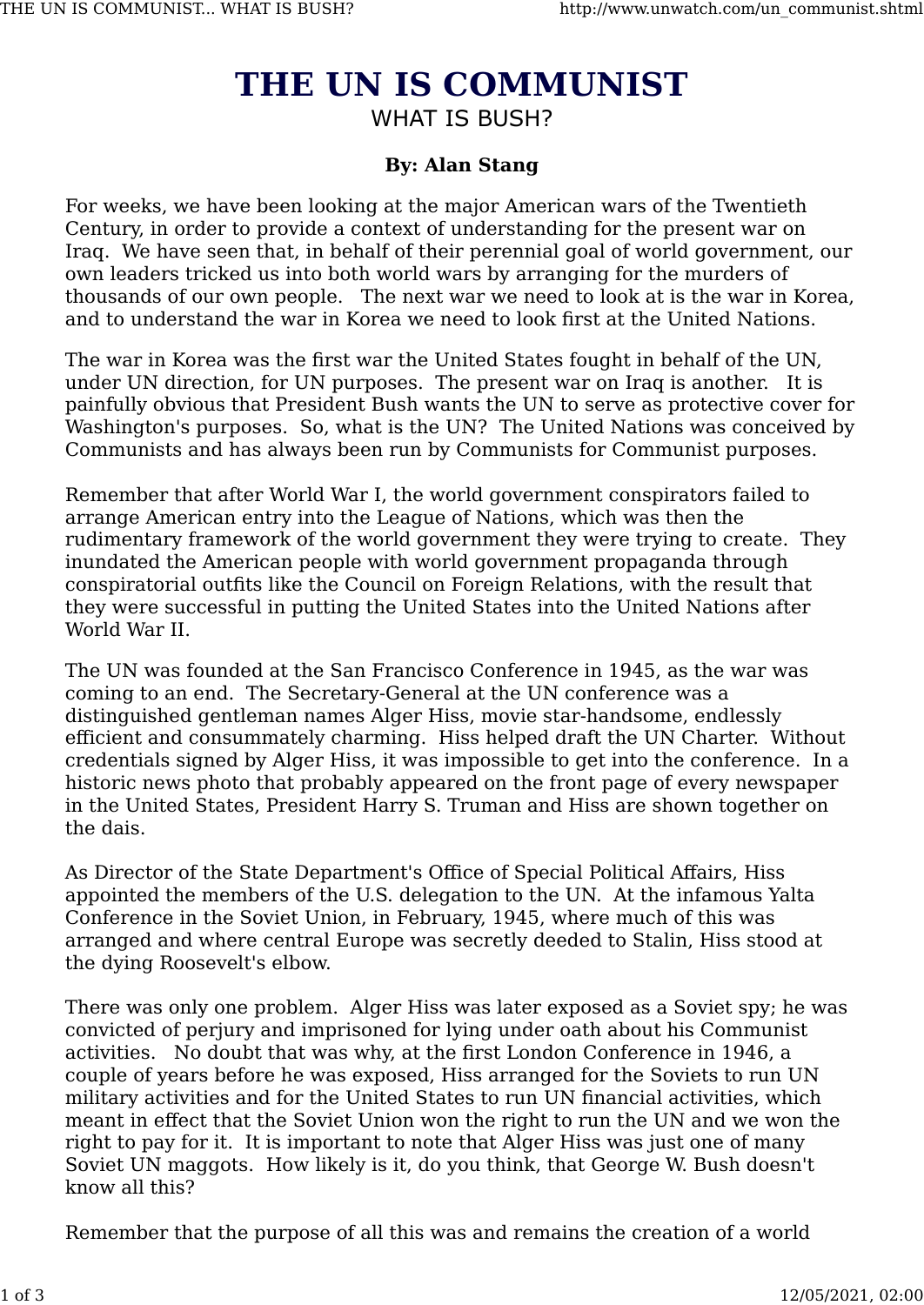government, in which our own U.S. government would at first be subservient and later dissolved. One of your Intrepid Correspondent's books could be helpful in this discussion. In *The Actor* (Boston, Western Islands, 1968), you will find for instance the following statement published by *Foreign Affairs*, the monthly periodical of the Council on Foreign Relations. John Foster Dulles, the Marxist revolutionary who was Eisenhower's Secretary of State, is talking here about UN legislation: ". . . The achievement of such a body of laws calls for a lawmaking process. And to enforce them there is required. . . a judicial system and police force. . ." So far, we haven't been able to arrange this, Dulles complains. But then he adds, "We must not accept that condition as permanent. . . ."

Hmm. Let's see. A legislature. A judiciary. A military. Wouldn't all that add up to a government? How likely is it, do you think, that George W. Bush doesn't know all this?

Perhaps the best proof of what is happening comes from our own government. If you have never heard of this before, you will probably not believe it. The only thing we can suggest is that you take no one's word for it, including mine. You can easily check it out for yourself. It is very short; you could read the whole thing in a few minutes.

We are talking of course about the State Department Publication 7277, entitled *Freedom From War, The United States Program for General and Complete Disarmament in a Peaceful World*, released in September 1961, during the Kennedy Administration. This was and remains official U.S. government policy: "The disbanding of all national armed forces and the prohibition of their reestablishment in any form whatsoever other than those required to preserve internal order. . ."

Remember, we warned you. Now, get up off the floor, find your bifocals and read it again. It really does say what you thought it did, doesn't it? Official U.S. government policy is to eliminate all militaries, including our own. What would happen to those militaries? Would they just be disbanded? Would their arsenals just be destroyed?

No, Pilgrim. They would be handed over to something called the United Nations Peace Force. ". . . In Stage III progressive controlled disarmament and continuously developing principles and procedures of international law would proceed to a point where no state would have the military power to challenge the progressively strengthened U.N. Peace Force. . ."

So, when the process is complete, we would be completely defenseless. We would have no military, none at all. The UN would have an invincible military, invincible because no nation could challenge it. Right now, that lesson is being taught to Iraq, which will soon be disarmed. Always the first target of such a Communist tactic is somebody everyone dislikes.

And the UN was conceived by Communists, was founded by Communists and always has been run by Communists for Communist purposes. This would eventually mean the complete Communist subjugation of the United States. Surely none of my very knowledgeable readers subscribes to the preposterous Communist canard that Communism is "dead."

Okay, maybe some Communist lunatic left over by the departing Alger Hiss wrote